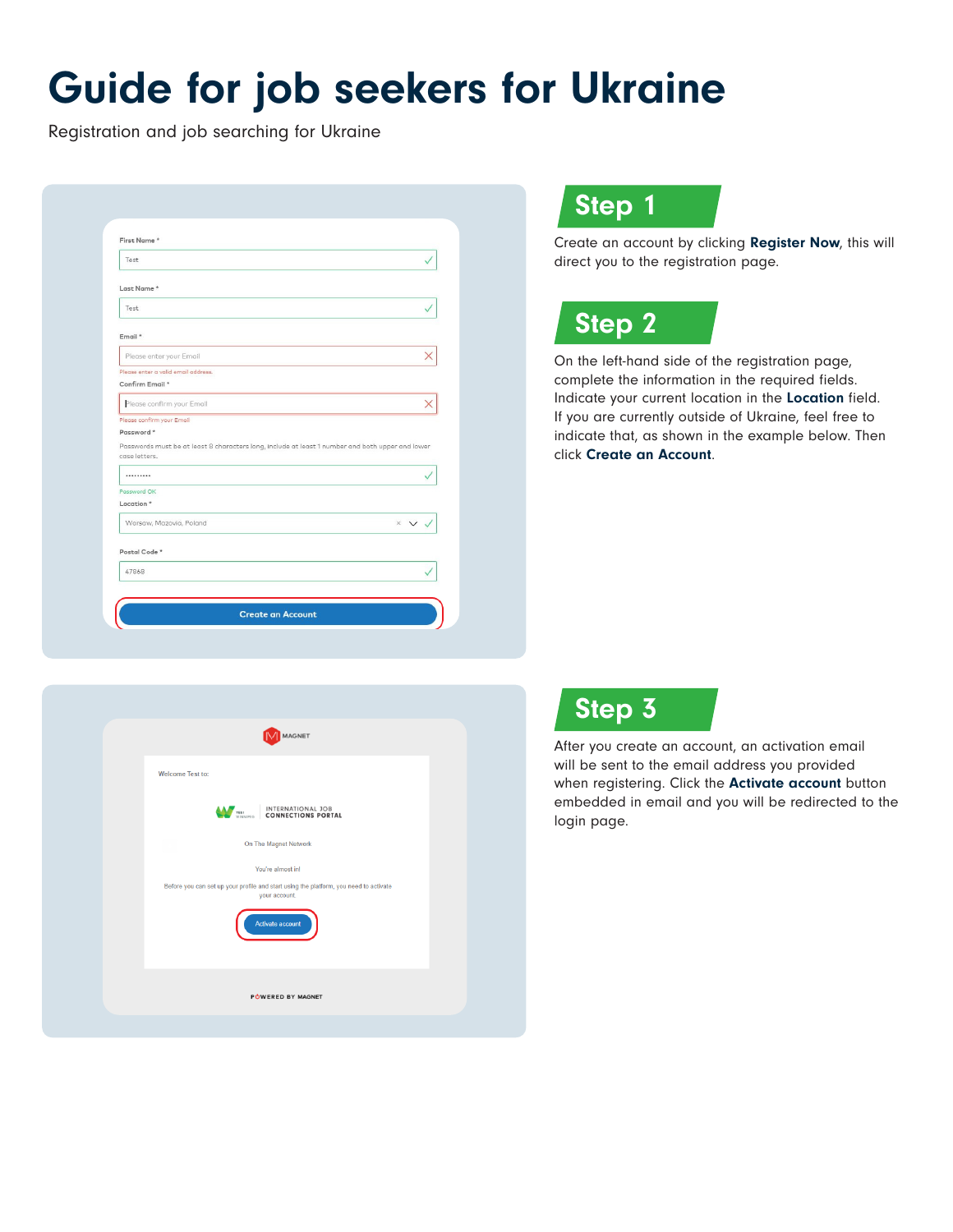

# Step 4

Your account is almost ready. When you login, you will see a greeting message from Magnet. Click the Next to continue.



# Step 5

It is recommended to provide as much information about your professional and educational experience as possible to increase the chances of matching your profile to more job opportunities. Click Next, once you have read the message below.

| Step 1<br>$\bullet$ | Step 2                                                                              | Step 3                                       | Step 4 | Step 5 |
|---------------------|-------------------------------------------------------------------------------------|----------------------------------------------|--------|--------|
|                     | <b>Basic Profile Information</b>                                                    | $-0$<br>$-\circ$<br>$\overline{\phantom{a}}$ |        |        |
|                     | You will be able to change and add to your answers in your Profile when you finish. |                                              |        |        |

| Language(s) Spoken *                                            |  |
|-----------------------------------------------------------------|--|
|                                                                 |  |
| $\pmb{\times}$<br>$\boldsymbol{\times}$<br>Ukrainian<br>English |  |



To set up your basic profile information. Keep in mind that your profile information in your account is not your resume. Resume and Cover letters are loaded separately when you apply for certain job opportunities.

TIP: It is recommended to provide as much information as possible to increase the chances of matching your profile to more job opportunities.

# Step 7

Within Basic Profile information section, indicate all languages you can communicate in. This field allows for multiple entries.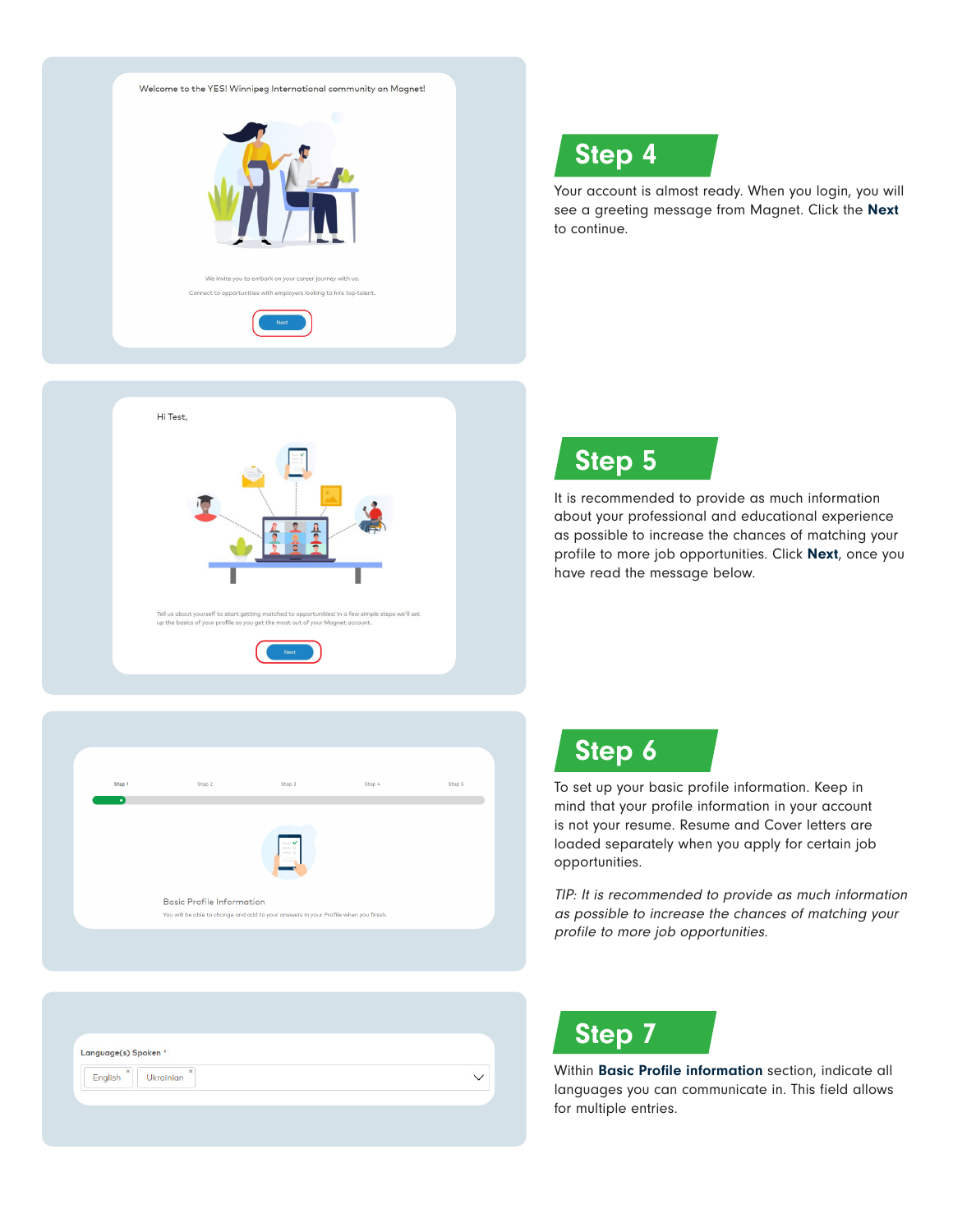| <b>Save &amp; Continue</b> |
|----------------------------|

### Step 8

Within Country(ies) of Work Eligibility section, it is VERY IMPORTANT to indicate Ukraine. If you are eligible to work in other countries, including Canada, feel free to indicate all these countries as well. This field allows for multiple entries. Once Basic Profile Information is completed, click the Save & Continue button.

IMPORTANT: Always indicate Ukraine as this criteria will ensure your profile is matched with jobs that have been specifically posted for Ukrainian job seekers.





Read the consent form carefully. If you consent, then click the I Consent button to continue.





You will now be asked to upload your resume and create your personal profile. First upload your resume in PDF format, then click Create Your Profile.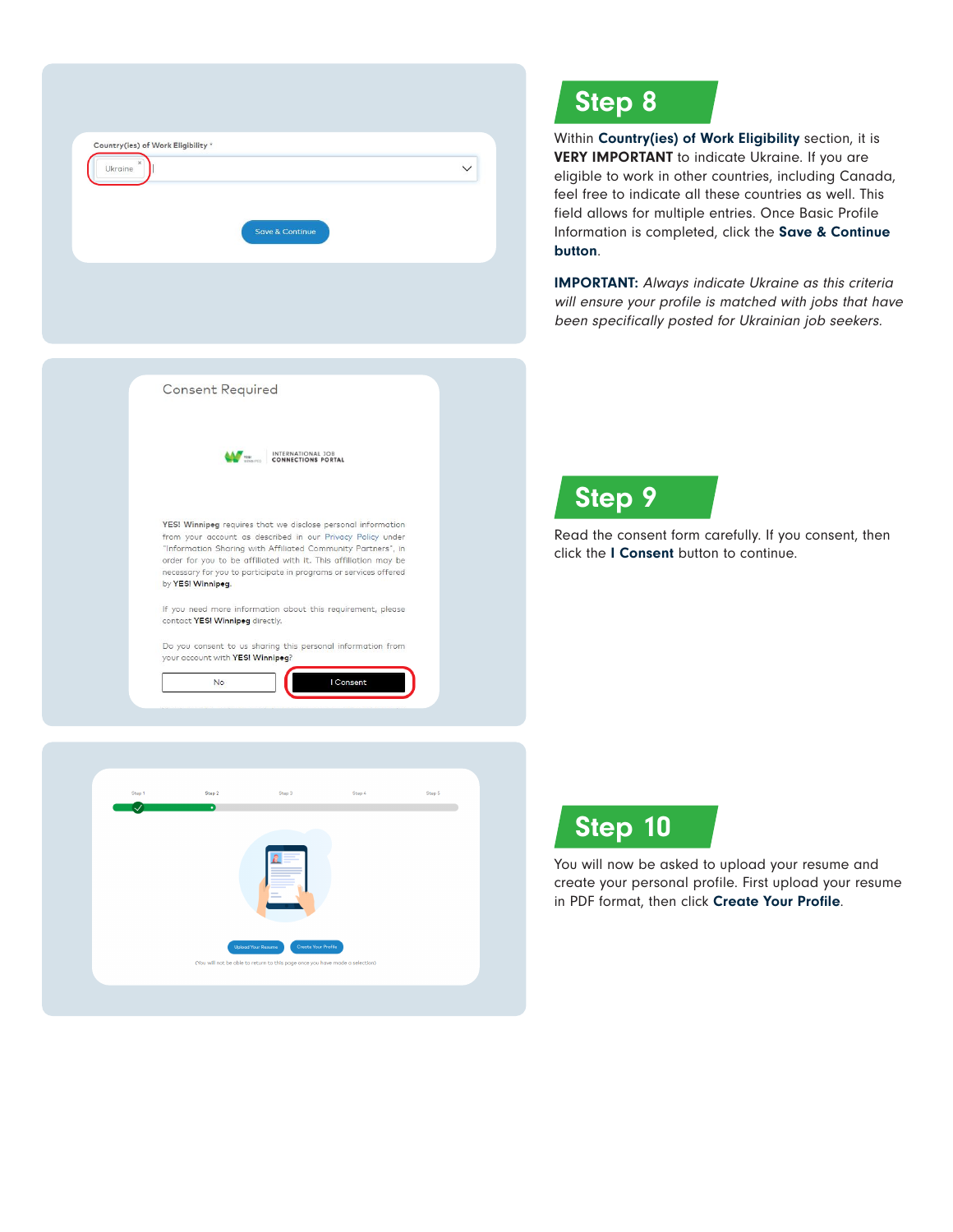| Step 1                        | Step 2       | Step 3                                                                                                                                   | Step 4 | Step 5 |
|-------------------------------|--------------|------------------------------------------------------------------------------------------------------------------------------------------|--------|--------|
|                               | $\checkmark$ | ٠                                                                                                                                        |        |        |
|                               |              |                                                                                                                                          |        |        |
|                               |              |                                                                                                                                          |        |        |
|                               |              |                                                                                                                                          |        |        |
|                               |              |                                                                                                                                          |        |        |
| Education and Work Experience |              | Complete a Work Experience or an Education record to start getting matched to opportunities. You will be able to add more records later. |        |        |

| Only the record you select will be saved.                     |                                                                |
|---------------------------------------------------------------|----------------------------------------------------------------|
| <b>Education Record</b>                                       | <b>Work Experience Record</b><br>Ω                             |
| Job Title *                                                   |                                                                |
| Marketing Assistant                                           |                                                                |
| Position Function *<br>Marketing, Communications, Advertising | ×<br>$\checkmark$                                              |
| Position Focus Area *                                         |                                                                |
|                                                               | Media - Broadcast<br>Marketing Strategy<br>- 1<br>$\checkmark$ |
| Marketing Communications                                      |                                                                |

| Preferred Location(s)      |                 |
|----------------------------|-----------------|
| Winnipeg, Manitoba, Canada | $\times$ $\vee$ |
|                            |                 |
| ไกไ                        |                 |
|                            |                 |

#### Great Test, you completed your profile!



**Get Matched** Get job postings, messages, and resources based on your profile

**Find Jobs** Search millions of jobs across many job boards and employers



**Learn Something New** Check out resources to expand your knowledge



### Step 11

State your Education or Work experience. Should you need to fill in both, you can do so at a later stage.



Be sure to indicate all relevant activities of your experience. Keep in mind that some fields allow for multiple selections. These are the criteria against which your profile will be matched with job posting requirements.

TIP: It is recommended to provide as much information as possible to increase the chances of matching your profile to more job opportunities.

#### Step 13

In the Job Preferences section, provide information that is relevant to your experience.

IMPORTANT: Select Winnipeg, Manitoba, Canada as your Preferred Location(s). Click the Add This Location button.

### Step 14-16

Congratulations! Your profile is ready and you are all set up for your job search. Click Get Started to begin looking for jobs.

When there is a job opportunity that matches your profile, you will receive an invitation within your profile account. Review these invitations and if you are interested, apply for the job. The employer will NOT be able to see your resume unless YOU choose to submit your application for their job.

There are two (2) ways to look for a job:

Passive—create your account and wait for matches to appear

Active—explore the job board and proactively apply for those suitable to you